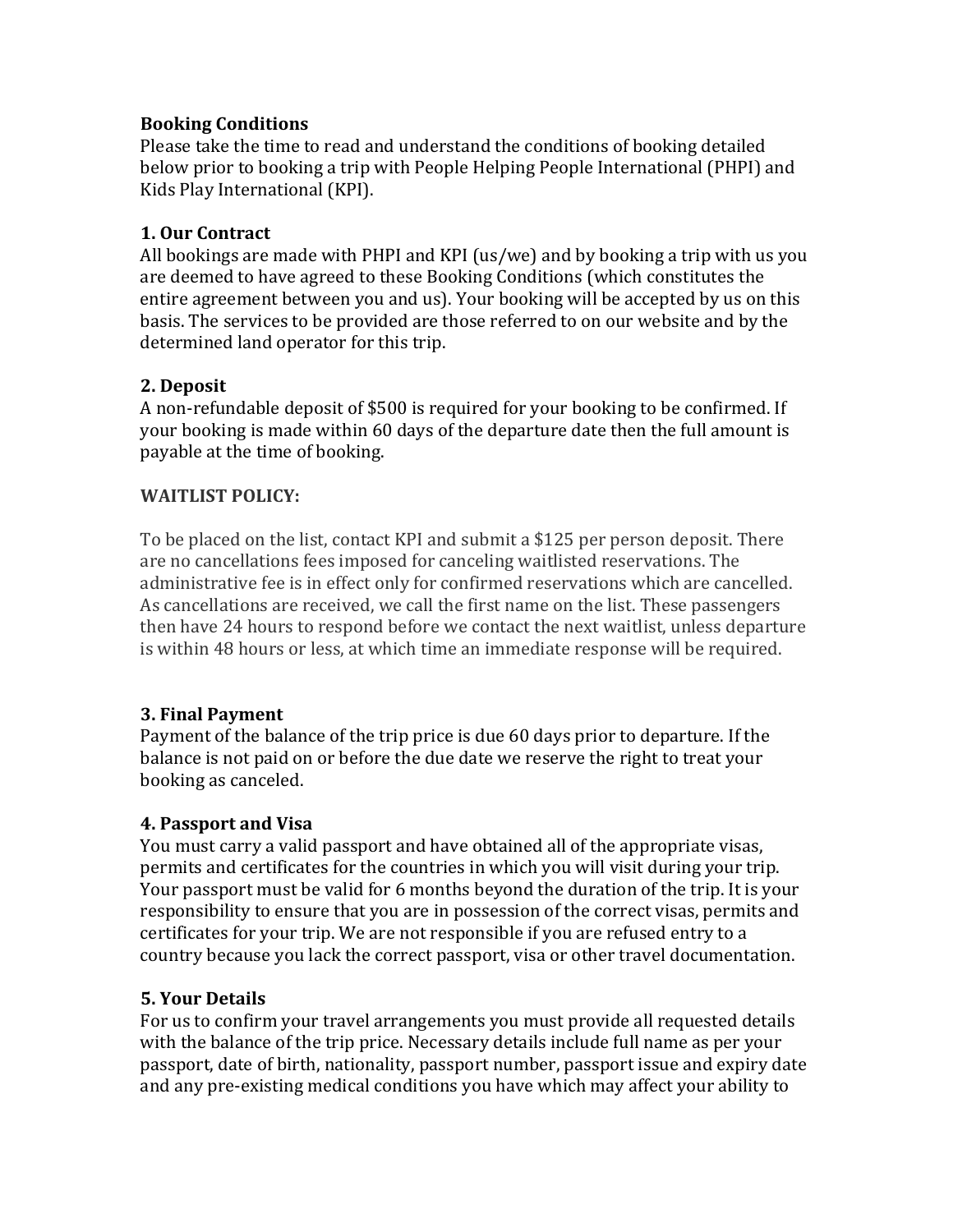complete your travel arrangements. Your booking cannot be confirmed without provision of these details.

**Minors:** Any child 17 years or younger, not traveling with a parent or guardian is required to carry a permission letter signed by parent/guardian and notarized at time of check-in. Non-U.S. citizens should consult the consulate of host country regarding documentation required.

## **6. Travel Insurance**

Travel insurance is recommended for all travelers and, if purchased, should be taken out at the time of booking. Your travel insurance should provide cover against personal accident, death, medical expenses and emergency repatriation with all recommended minimum coverage of \$200,000USD. We also strongly recommend it cover cancellation, curtailment, and all other expenses that might arise as a result of loss, damage, injury, delay or inconvenience.

We shall have no liability for loss, theft of or damage to baggage or personal effects. Personal belongings lost or stolen while unattended by the client in public lounges or other public areas, whether on board a vessel, train, bus, or other mode of transportation, publicly owned or operated by affiliated tour operators or elsewhere, are not reimbursable. Losses due to ordinary wear and tear, and other acts of God are not reimbursable. We cannot accept responsibility for and in no event shall be liable for loss or damage of valuables or other articles left in or on facilities used by us such as hotels, home stays, vessels, expedition vehicles, or any other mode of transportation.

# **7. Inclusions**

The land price of your trip includes: all accommodation as listed in the Itinerary all transport listed in the Itinerary all meals as listed in the Itinerary the services of a yoga instructor as described in the Itinerary and any additional excursions mentioned in the Itinerary.

# **8. Exclusions**

The land price of your trip does not include: international or internal flights, excess baggage charges, visa and other passport fees, travel insurance, alcoholic beverages, some meals as noted in Itinerary, optional activities and sightseeing and all personal expenses.

# **9. Cancellation by Traveler**

All monies received, above the non-refundable deposit, will be refunded if the cancellation is made 60 or more days prior to scheduled arrival date. If the client cancels less than 60 days in advance of the arrival day, or if the client does not show up, or leaves early for any reason no credit or refund is available. Trips are nontransferable.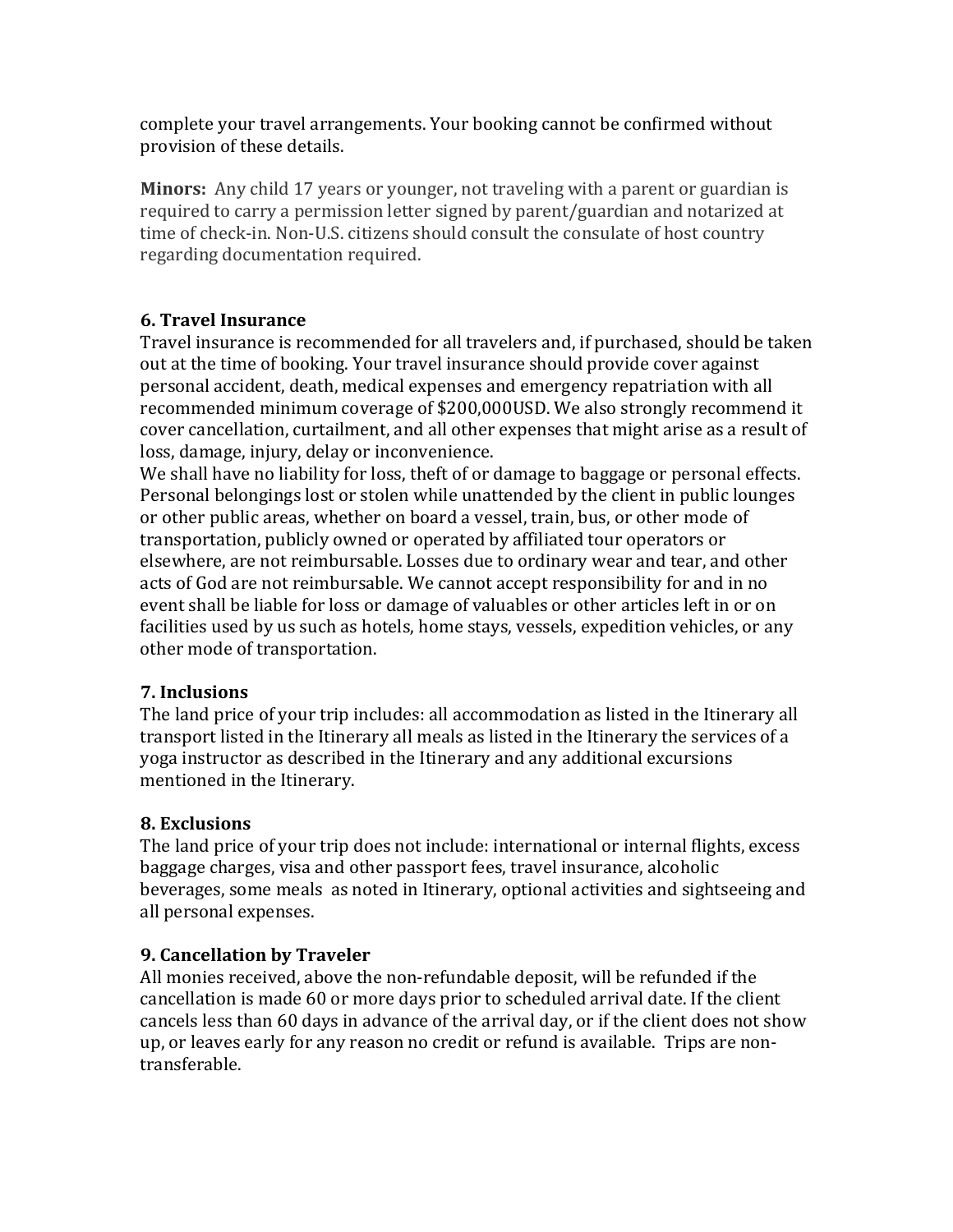Different fees may apply to airline tickets depending on the carrier being used. You are strongly advised to take out cancellation insurance at the time of booking which will cover your cancellation penalties in some situations. If you leave a trip for any reason after it has commenced we are not obliged to make any refunds for unused services. Again, cancellation insurance may reimburse you for early departure under certain circumstances.

### **10. Cancellation by Kids Play International**

Kids Play International reserves the right to cancel any program or event at any time for any reason. In this event, the client is given a complete refund. However, Kids Play International is not responsible for any expenses or damages incurred as a result of event/program cancellation including preparation costs, airline tickets, travel documents or other expenses. Again, travel insurance is always recommended.

## **11. Flexibility**

The itinerary provided for each trip is representative of the types of activities contemplated, but it is understood that the itineraries, amenities and mode of transport may be subject to alteration without prior notice due to local circumstances or events.

Furthermore, all yoga is done at the sole discretion of each individual yoga instructor and follows their individual style. Certain circumstances may not allow for all yoga sessions as outlined in the Itinerary. All yoga sessions are optional and to the volunteer.

### **12. Acceptance of Risk**

Kids Play International, People Helping People International, Inc. and Trip Leaders are dedicated to ensuring the safety of all its guests, although all clients must assume the risk inherent in travel. Certain locations are remote and require additional travel time away from city centers and towns; as such, medical attention may not always be readily available. You will be visiting places where the political, cultural and geographical attributes present dangers and physical challenges greater than those present in our daily lives. We use information from government foreign departments and reports from our contacts in assessing whether the itinerary should operate. However, it is your own responsibility to acquaint yourself with all possible relevant travel information and the nature of your itinerary. You acknowledge that your decision to travel is made in light of consideration of this information and you accept that you assume the personal risks involved with such travel. 

Travelers involved in activities during the trip shall indemnify and hold People Helping People International, Inc. and Kids Play International and their trip leaders, officers, agents and employees free and harmless from any and all claims, demands, lawsuits and expenses (including attorney fees) which may be incurred or which may arise out of travelers activities related to trip. Travelers expressly waives any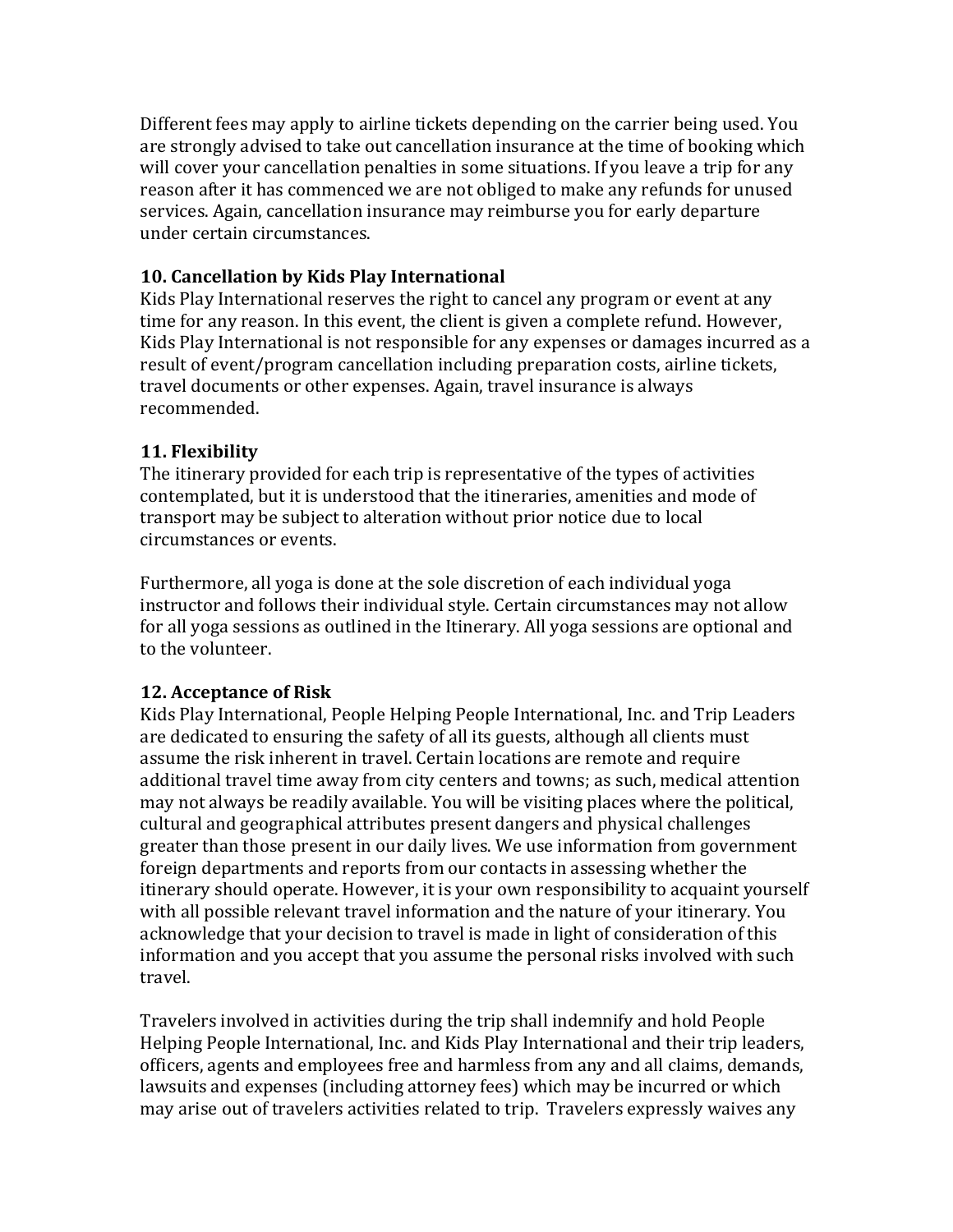and all claims for compensation and releases and discharges responsibility from above same from any and all demands, claims, lawsuits, actions of any kind and causes of action arising from any injury related to the audition.

Travelers represent that he/she has no injuries, physical conditions or physical limitations that could prevent he/she from doing the named Sport/athletic activity that is specified in the Itinerary. Travelers represents that  $he/she$  will attempt no activity that is unsafe or that is beyond his/her own physical capabilities or skills.

## **13. Limitation of Liability**

We contract with a network of companies to assist in the running of our trips. The tour operators have their own booking conditions, and you will be bound by those as far as the relevant transport provider is concerned. Some of those conditions may limit or exclude liability on the part of the relevant transport provider or other supplier, and they are often also subject to various international conventions. Copies of such conditions may be requested of us. Our liability will be limited to and shall not exceed that of its suppliers. We are not responsible for the acts and omission of our tour operators. To the fullest extent permitted by law: any liability for any loss, death, injury or damage which you may suffer (directly or indirectly) in connection with or arising out of your participation in a trip, or any breach of the Booking Conditions, is excluded; you release us and our officers, employees, agents and representative from any liability and expressly waive any claims you may have against us arising out of or in connection with your participation in a trip.

### **14. Optional Activities**

Optional activities not included in the trip price do not form part of the trip or this contract. You accept that any assistance given by your trip leader or local representative in arranging optional activities does not render us liable for them.

### **15. Photos and Marketing**

You consent to us using images of you taken during the trip for advertising and promotional purposes. You grant us perpetual, royalty-free, worldwide, irrevocable license to use such images for publicity and promotional purposes.

# **16. Privacy Policy**

Any personal information that we collect about you may be used for any purpose associated with the operation of a trip or to send you marketing material in relation to our events and special offers. The information may be disclosed to our agents, service providers or other suppliers to enable us to operate the trip.

# **17. Arbitration**

It is agreed by and between the traveler and Kids Play International, Inc. and People Helping People International, Inc. that all disputes and matters whatsoever arising under, in connection with or incident to this agreement shall be litigated, if at all, in